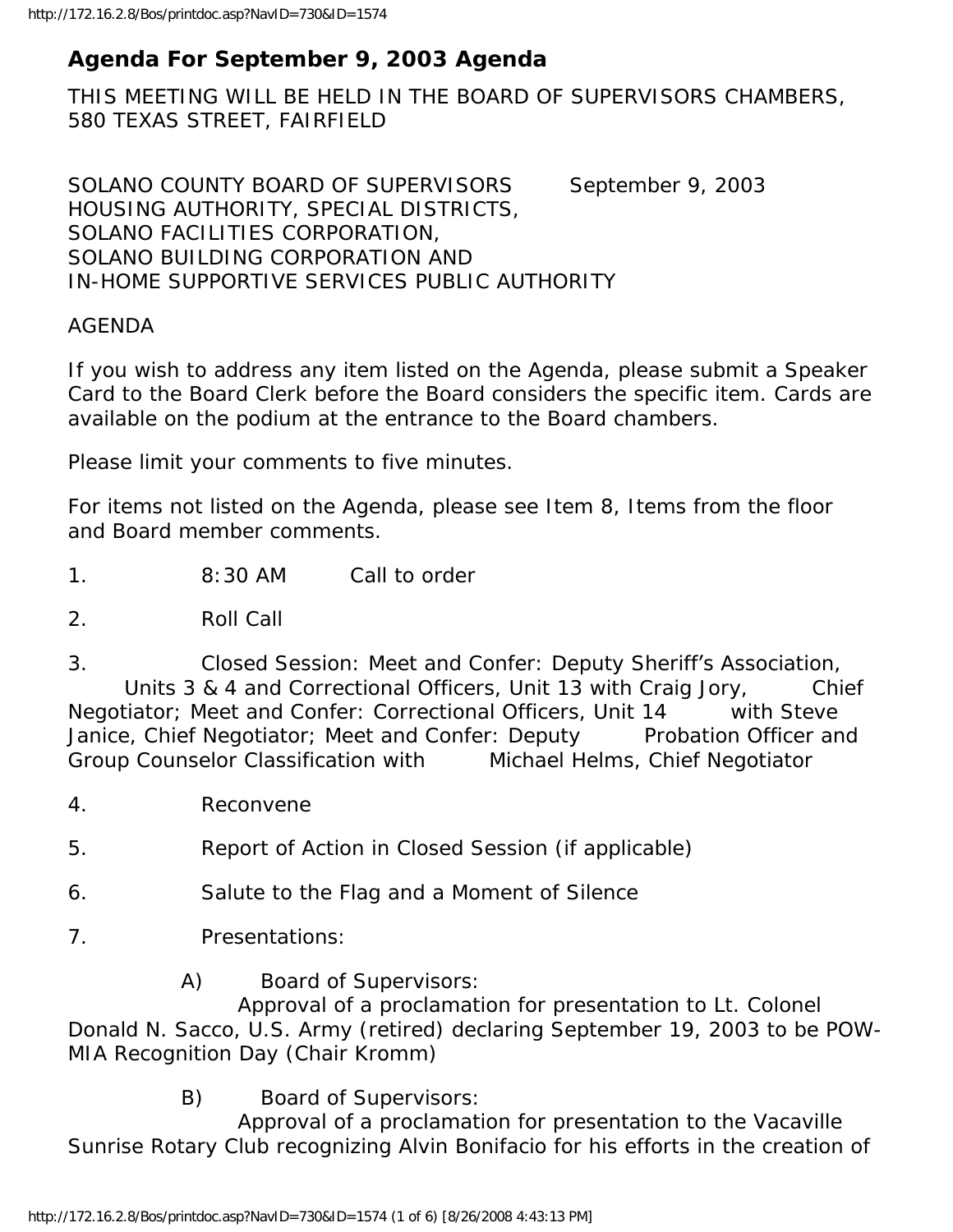the Lake Solano Fishing Pond by naming it the "Alvin Bonifacio Memorial Fishing Pond" (Supervisor Vasquez)

C) County Administrator's Office:

 Presentation from Daryl Halls, Solano Transportation Authority, on the Solano Comprehensive Transportation Plan and Metropolitan Transportation Commission's Regional Transportation Plan updates

D) County Administrator's Office:

Presentation of a certificate from Colonel Edwin Flint, Staff Sergeant Mary L. Masterson, Sergeant First Class Patricia Puliah, and Sergeant Major Arturo Granado, United States Army , to Yolanda Irigon, Director of Human Resources, recognizing her as a Patriotic Employer

## 8. Items from the floor and Board member comments

This is your opportunity to address the Board on a matter not listed on the Agenda, but it must be within the subject matter jurisdiction of the Board. Please submit a Speaker Card before the first speaker is called and limit your comments to five minutes.

## 9. Additions to or Deletions from the Agenda

10. Public Comment on Consent Calendar

 Each speaker shall have 5 minutes to address any or all items on the Consent Calendar.

- 11. Approval of the Agenda
- 12. Approval of Consent Calendar

 The Board considers all matters listed under the Consent Calendar to be routine and will adopt them in one motion. There will be no discussion on these items before the Board votes on the motion unless Board members request specific items be discussed and/or removed from the Consent Calendar.

CONSENT CALENDAR

## GENERAL GOVERNMENT

- 13. Clerk of the Board of Supervisors: Approval of Minutes: None
- 14. Auditor-Controller:

 Approval of a resolution amending Resolution 2003-119 establishing the countywide appropriation limits for FY2003/04 of \$346,990,978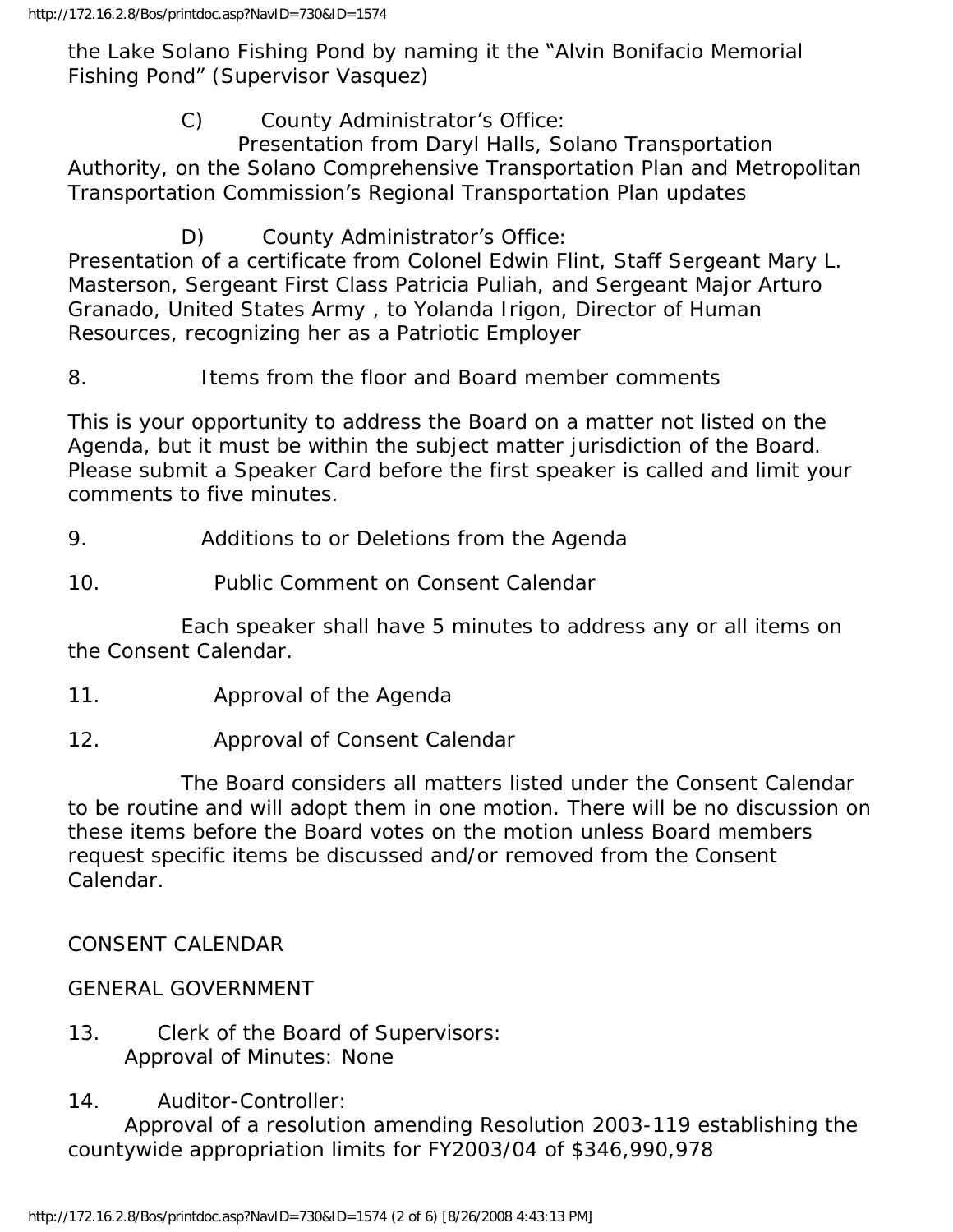15. County Counsel:

 A) Second reading for adoption of an ordinance amending Chapter 6.5 to add Sections 6.5-36, 6.5-37 and 6.5-38 relating to the removal of parked and abandoned vehicles

 B) Adoption of a resolution releasing the county lien on real property of Kinh T. Luc

## HEALTH AND SOCIAL SERVICES

16. Health and Social Services:

 A) Approval to submit an application to the California Endowment for the Substance Abuse Annual Prevention Breakfast and the Substance Abuse Prevention Networking Summit in the amount of \$27,000; approval to submit an application to the State for Safe and Drug Free Schools and Communities Grant funds in the amount of \$200,000 a year for 3 years; authorize the Chairman to sign any resulting agreements (grants do not require County matches)

 B) Approval to submit a letter to the State Department of Alcohol & Drug Programs yielding Solano County's authority to function as administrator of Drug Medi-Cal (Narcotic Treatment) services with Successful Alternatives for Addiction and Counseling Services (SAACS), Inc.

CRIMINAL JUSTICE: None

#### LAND USE/TRANSPORTATION

17. Transportation:

 Approval of an amendment to the agreement with T.Y. Lin International for design services related to the Pleasants Valley Road Bridge Replacement Project in the amount of \$38,000 for a final cost of \$177,850; authorize the County Administrator to sign the contract amendment (funded with Federal and Road Fund monies)

18. Environmental Management:

 Adoption of a resolution to ratify the Suisun Fire Protection District Ordinance No. 2003-001 establishing local amendments to the California Fire Code

#### **OTHER**

#### 19. Library:

 Approval of revised Solano, Napa and Partners (SNAP) automation agreement with the County of Napa on behalf of the Napa City County Library, Napa Valley College on behalf of Napa Valley College Library, the City of St. Helena on behalf of St. Helena Public Library and Solano Community College on behalf of the Solano Community College Library (no General Fund impact)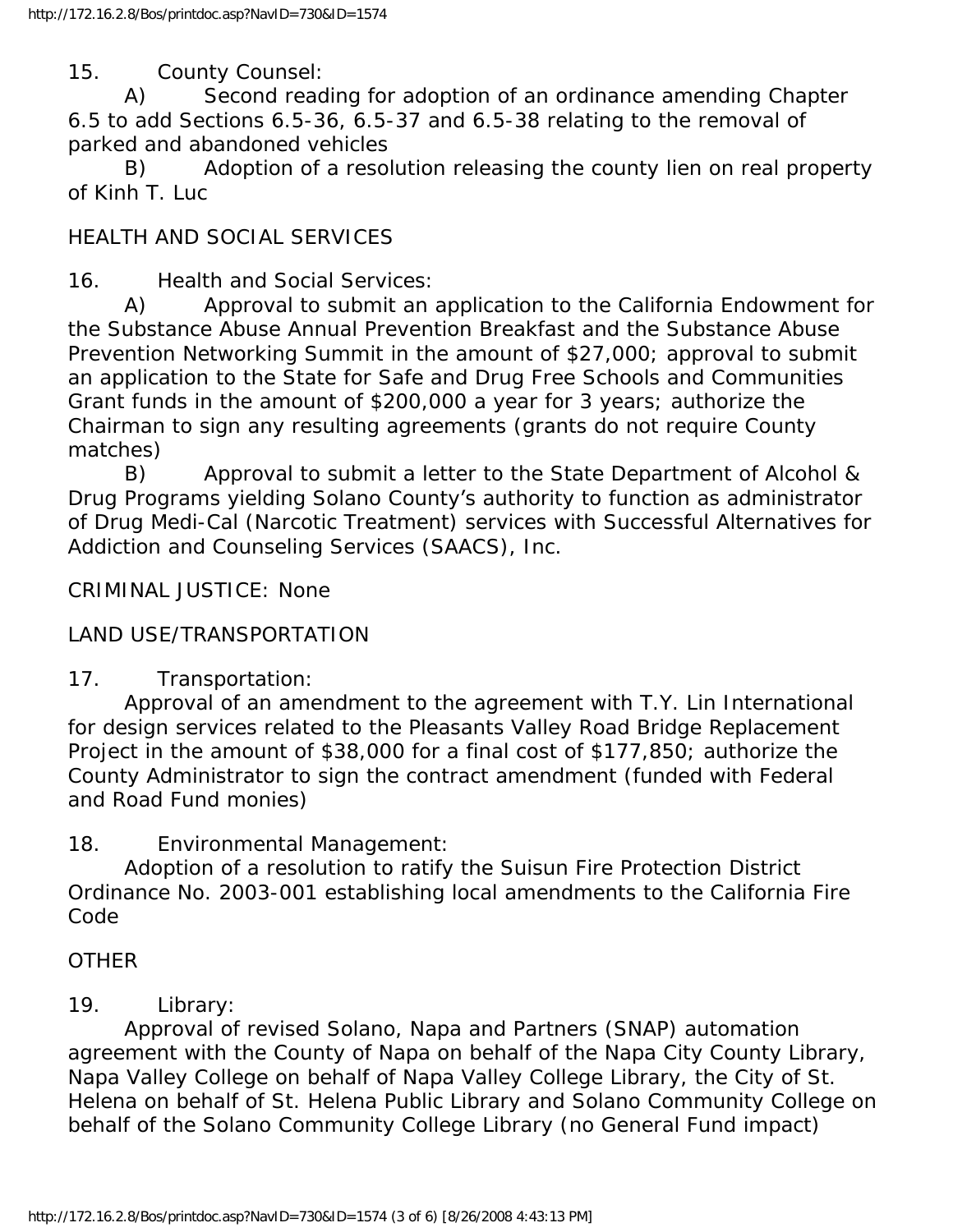# SPECIAL DISTRICTS GOVERNED BY THE BOARD OF SUPERVISORS: None

# SCHEDULED CALENDAR

20. Rescheduled Consent Items: (Items pulled from Consent Calendar above)

 $(A)$   $E)$ 

- $(B)$  F)
- $(C)$   $(G)$
- D) H)

GENERAL GOVERNMENT:

21. County Administrator's Office:

A) Conduct a noticed/public hearing on Solano County's proposal to appropriate Local Law Enforcement Block Grant Funds (LLEBG) for the Federal FY 2003 grant period in the amount of \$111,111 to fund programs in the District Attorney, Sheriff and Probation Departments; approve an appropriation transfer request reflecting a decrease of (\$38,889) from the FY2003/04 Final Budget (4/5 vote required); approve the purchase of three (3) fleet vehicles for assignment to Probation, increasing the field presence of Probation Officers B) Consider adoption of a resolution authorizing a one time loan of funds to the Suisun Fire Protection District in anticipation of the collection of tax revenue for the purpose of permitting the District to perform its functions and meet its obligations

C) Discussion and possible action on Proposition 53, California Twenty-First Century Infrastructure Investment Fund Resolution Chapter 185, Statues of 2003 (ACA11, Richman) and Proposition 54, Classification by Race, Ethnicity, Color, or National Origin

## HEALTH AND SOCIAL SERVICES

22. Health and Social Services:

 A) Receive a status report on the reorganization of the Health and Social Services Administration division; approval of a resolution amending the Allocation List to delete 1.0 Staff Analyst position and add 1.0 Senior Staff Analyst position

 B) Consider approval of agreements on the FY2003/04 List of Expense Contracts over \$50,000; approval of agreements on the FY2003/04 List of Revenue Contracts; approval of agreements on the List of Multi-Year Contracts; adoption of a resolution approving various agreements with the State of California; authorize the Health and Social Services Department to reduce or terminate contracts as needed to reflect reductions in funding; authorize the Chair or appropriate signing authority to sign resulting agreements and amendments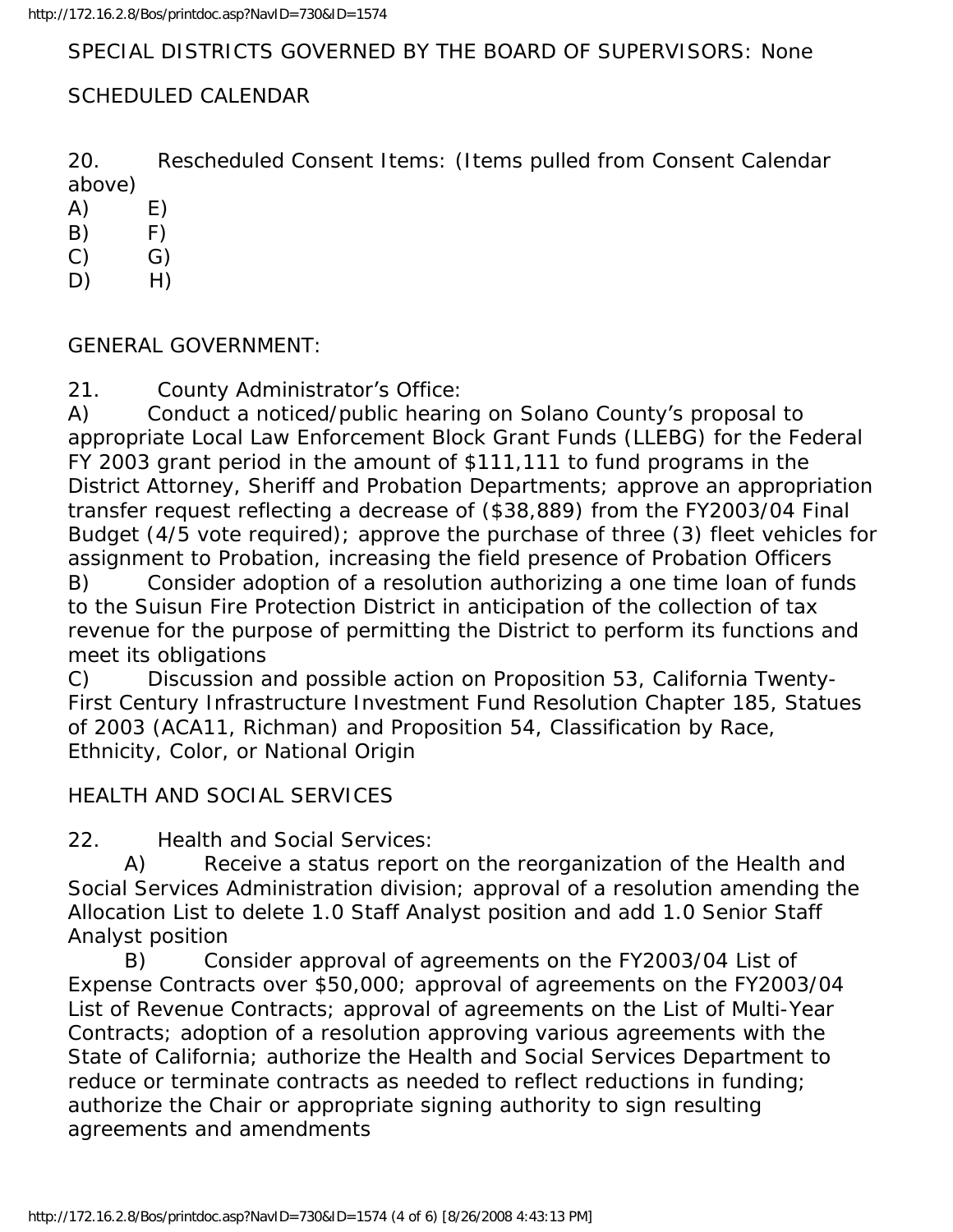CRIMINAL JUSTICE: None

LAND USE/TRANSPORTATION: None

OTHER: None

MISCELLANEOUS ITEMS

23. Appointments/Resignations to Boards and Commissions:

Board of Supervisors:

 Consider adoption of a resolution appointing James E. Waters as a Director on the Board of Directors of the Suisun Resource Conservation District (Districts 2, 4 & 5)

24. Adjourn:

#### MEETING CALENDAR

9/9 4:00 p.m. Maternal, Child, and Adolescent Health Advisory Board, 275 Beck Ave., Conf. Rm. 1, FF 9/10 9:00 a.m. Yolo-Solano Air Quality Management District, 1947 Galileo Court, Suite 103, Davis 9/10 6:00 p.m. Alcohol and Drug Advisory Board, 2101 Courage Dr., FF 9/10 6:00 p.m. Solano Transportation Authority Board, Suisun City Hall, 701 Civic Center Blvd., Suisun 9/10 6:15 p.m. Solano County Fair Board of Directors, Administration Building, Solano County Fairgrounds, Vallejo 9/11 1:30 p.m. Emergency Medical Care Committee, 275 Beck Ave., Conf. Rm. 1, FF 9/11 7:00 p.m. Solano County Aviation Advisory Commission/Airport Land Use Commission, Nut Tree Airport Conference Room, 301 County Airport Road, Vacaville 9/11 7:00 p.m. Solano County Water Agency, 508 Elmira Rd., Vacaville 9/11 7:00 p.m. Solano County Park and Recreation Commission, Architect Conf. Rm, 530 Clay St., FF 9/12 9:00 a.m. Local Task Force for Integrated Waste Management, Fairfield-Suisun Sewer District Office, 1010 Chadbourne Rd., Suisun 9/15 12:00 noon Child Abuse Prevention Council, County Office of Education, Waterman Room, 5100 Business Center Dr., FF 9/16 6:00 p.m. Local Mental Health Board, 1745 Enterprise Dr., Bldg. 2, 2nd Floor, Green Conf. Rm., FF